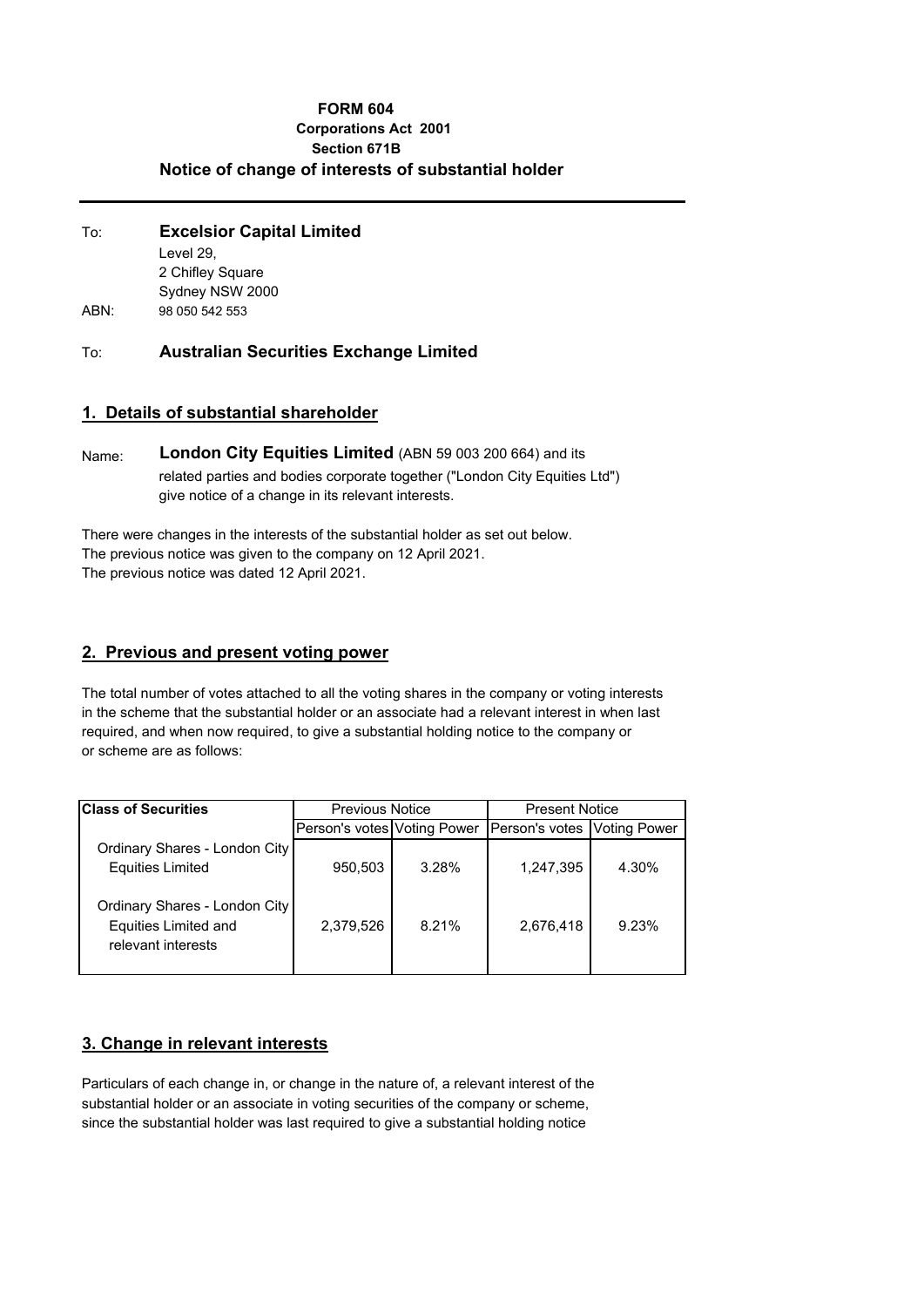to the company or scheme are as follows:

| Date of    | Person whose      | Nature of    | Class and  | Person's   |
|------------|-------------------|--------------|------------|------------|
| Change     | relevant interest | Change       | Number of  | Votes      |
|            | changed           |              | Securities |            |
| Refer to   | Refer to          | Refer to     | Refer to   | See below. |
| Schedule 1 | Schedule 1        | Schedule 1   | Schedule 1 | Schedule 1 |
|            |                   | - Various    |            |            |
|            |                   | Market       |            |            |
|            |                   | Transactions |            |            |

# **4. Present relevant interests**

Particulars of each relevant interest of the substantial holder in voting securites after the changes are as follows:

| Holder of  | Registered           | Person         | Class and         | Person's  |
|------------|----------------------|----------------|-------------------|-----------|
| relevant   | holder of            | entitled to be | Number of         | Votes     |
| interest   | securities           | registered     | <b>Securities</b> |           |
|            |                      | as holder      |                   |           |
| London     | London City          | London City    |                   |           |
| City       | Equities             | Equities       | 1,247,395         | 1,247,395 |
| Equities   | Limited              | Limited        |                   |           |
| Limited    |                      |                |                   |           |
|            |                      |                |                   |           |
| Imperial   | Imperial             | Imperial       |                   |           |
| Pacific    | Pacific Ltd          | Pacific Ltd    | 301,777           | 301,777   |
| Limited    | [ABN 65 000 144 561] |                |                   |           |
| and        | Imperial             |                |                   |           |
| Associates | Pacific Fund         | Imperial       |                   |           |
|            | Managers             | Pacific Ltd    | 257,720           | 257,720   |
|            | <b>Pty Limited</b>   |                |                   |           |
|            | [ACN 008 561 153]    |                |                   |           |
| Peter EJ   | Peter EJ             | Peter EJ       | 611,736           | 611,736   |
| Murray     | Murray               | Murray         |                   |           |
|            |                      |                |                   |           |
| Peter EJ   | Capel Court          | Capel Court    | 257,790           | 257,790   |
| Murray     | Corporation          | Corporation    |                   |           |
| Superann.  | Pty Ltd              | Pty Ltd        |                   |           |
| Fund       | [ACN 000 590 572]    | (Trustee -PEJ  |                   |           |
|            |                      | Murray Super)  |                   |           |
|            |                      |                |                   |           |
|            |                      |                | 2,676,418         | 2,676,418 |

Note: Imperial Pacific Limited holds 39.5% of the equity capital of London City Equities Ltd and PEJ Murray interests hold 47.3% of the equity capital of Imperial Pacific Limited.

# **5. Change in association**

Not Applicable